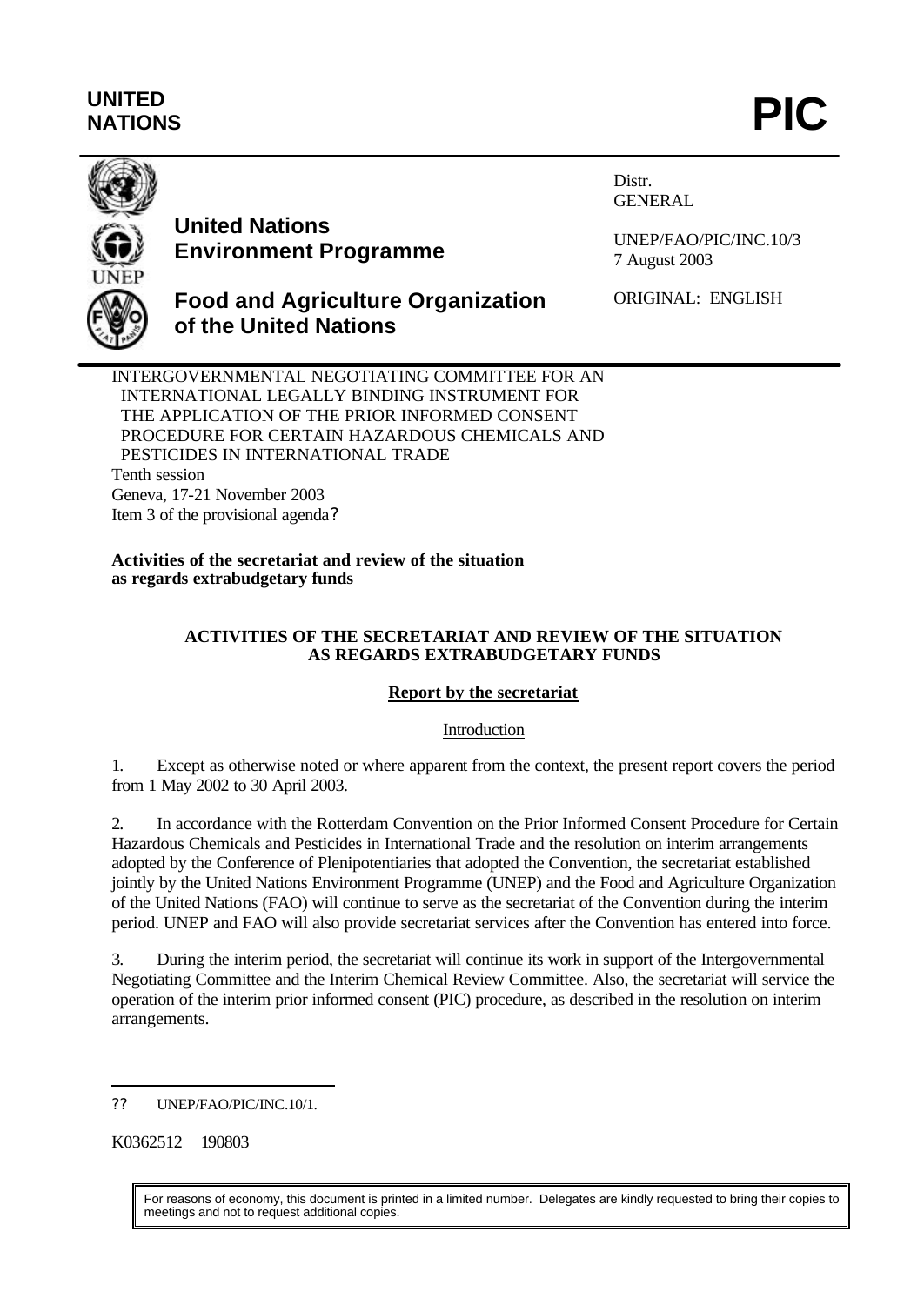## I. IMPLEMENTATION OF THE INTERIM PIC PROCEDURE

4. A detailed report on the status of implementation of the interim PIC procedure for the present and previous reporting periods may be found in document UNEP/FAO/PIC/INC.10/4. The secretariat's work in support of the interim PIC procedure is summarized in the following sections.

## A. Compilation and circulation of information on nomination of designated national authorities

5. Under paragraph 4 of article 4 of the Convention, the secretariat must inform the Parties<sup>1</sup> of new nominations or changes in nominations of designated national authorities.

6. During the reporting period, the secretariat received one nomination of a new designated national authority from a State not yet participating in the interim PIC procedure, five nominations of additional designated national authorities and 41 changes of existing designated national authorities. As of 30 April 2003, a total of 168 States and regional economic integration organizations had nominated a total of 256 designated national authorities.

7. An updated list was circulated to all designated national authorities twice during the reporting period together with the PIC Circular (see section E below). Also, the information on nominations of designated national authorities is updated on a running basis and made available on the Convention web site www.pic.int.

#### B. Circulation of decision guidance documents for chemicals subject to the interim PIC procedure

8. At its ninth session, in its decision INC-9/1, the Committee decided to make the chemical monocrotophos subject to the interim PIC procedure and adopted the decision guidance document for that chemical.

9. In line with article 7 of the Convention, the decision guidance document was circulated to all designated national authorities by the secretariat on 1 February 2003.

#### C. Verification and circulation of notifications of final regulatory action to ban or severely restrict a chemical and proposals for inclusion of severely hazardous pesticide formulations

10. In line with paragraph 3 of article 5 of the Convention, the secretariat must circulate summaries of notifications of final regulatory action received which the secretariat has verified as containing the information required by Annex I of the Convention. Under paragraph 4 of the article of the Convention, the secretariat must circulate a synopsis of the notifications of final regulatory action received, including information regarding those notifications that do not contain all the information required by Annex I of the Convention.

11. During the reporting period, the secretariat received a total of 34 notifications of final regulatory action from four Parties. Those notifications are being verified and synopses have been circulated to Parties in appendix 1 of PIC Circulars XVI and XVII.

12. In line with paragraph 2 of article 6 of the Convention, the secretariat must circulate summaries of proposals for inclusion of severely hazardous pesticide formulations in the interim PIC procedure which the secretariat has verified as containing the information required by part 1 of Annex IV of the Convention. The secretariat received no proposals for inclusion of severely hazardous pesticide formulations during the reporting period.

 $\mathbf{1}$ <sup>1</sup> During the interim period before the Convention enters into force, a "Party" is understood to mean any State or regional economic integration organization having nominated a designated national authority or authorities for the purpose of participating in the interim PIC procedure.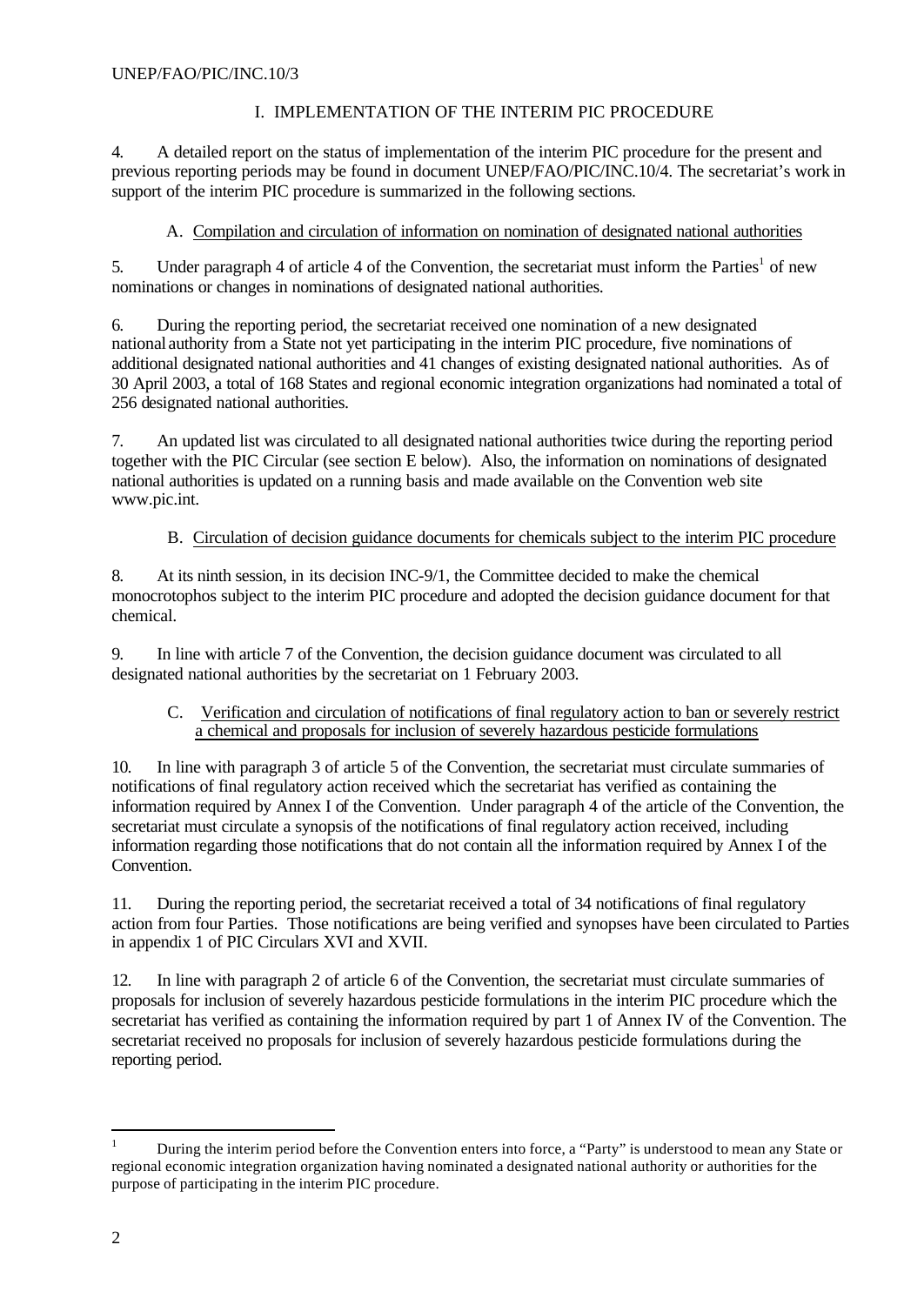#### D. Verification and circulation of responses concerning future import of a chemical

13. In line with paragraph 2 of article 10 of the Convention, each Party must transmit to the secretariat, as soon as possible, and in any event no later than nine months after the date of dispatch of a decision guidance document, a response regarding future import of the chemical concerned. Under paragraph 4 of the article, the response must consist of either a final decision or an interim response. An interim response may include an interim decision regarding import.

14. In line with paragraph 3 of article 10, the secretariat must, at the expiration of the time period given in paragraph 2 of the article, forthwith address to a Party that has not provided such a response a written request to do so, through its designated national authority. Listing in the PIC Circular of such cases of failure to transmit a response represents the written request by the secretariat to provide such a response.

15. In line with paragraph 10 of article 10, every six months the secretariat must inform Parties of the responses that it has received. Such information must include a description of the legislative or administrative measures on which the decisions have been based, where available. The secretariat must also inform the Parties of any cases of failure to transmit a response.

16. During the reporting period, the secretariat received 119 responses regarding future import, from 14 Parties, for chemicals and pesticides currently included in the interim PIC procedure. Those responses, together with all the previously submitted responses and information on all cases of failure to provide a response, were circulated to Parties in appendix IV of PIC Circulars XVI and XVII.

#### E. Distribution of the PIC Circular

17. Every six months, in June and December, the secretariat publishes the PIC Circular. The purpose of the Circular is to provide all Parties, through their designated national authorities, with the information which the secretariat is required to circulate under the interim PIC procedure pursuant to articles 4, 5, 6, 7, 10 and 14 of the Convention.

18. During the reporting period, the secretariat published PIC Circular XVI, in December 2002, and PIC Circular XVII, in June 2003.

#### F. Response to queries and requests for information

19. During the reporting period, the secretariat received and responded to a total of 224 queries and requests for information related to the implementation of the interim PIC procedure and the entry into force of the Convention.

#### II. SUPPORT FOR THE INTERGOVERNMENTAL NEGOTIATING COMMITTEE

20. The ninth session of the Intergovernmental Negotiating Committee was held in Bonn, Germany from 30 September to 4 October 2002. It was attended by more than 230 delegates, representing over 100 Governments, nine Intergovernmental Organizations, various non-governmental organizations and a number of United Nations Agencies. The report of the session is given in document UNEP/FAO/PIC/INC.9/21.

21. The Committee expressed its satisfaction at the quality of work achieved by the secretariat, with limited staff and budgetary resources, and noted the budget for 2004. The Committee decided to include the chemical monocrotophos in the interim PIC procedure and adopted the decision guidance document for that chemical (decision INC-9/1). It addressed a number of issues related to the implementation of the interim PIC procedure raised by the Interim Chemical Review Committee, and it decided to extend the mandate of that committee and confirmed the appointment of a new member (decision INC-9/2).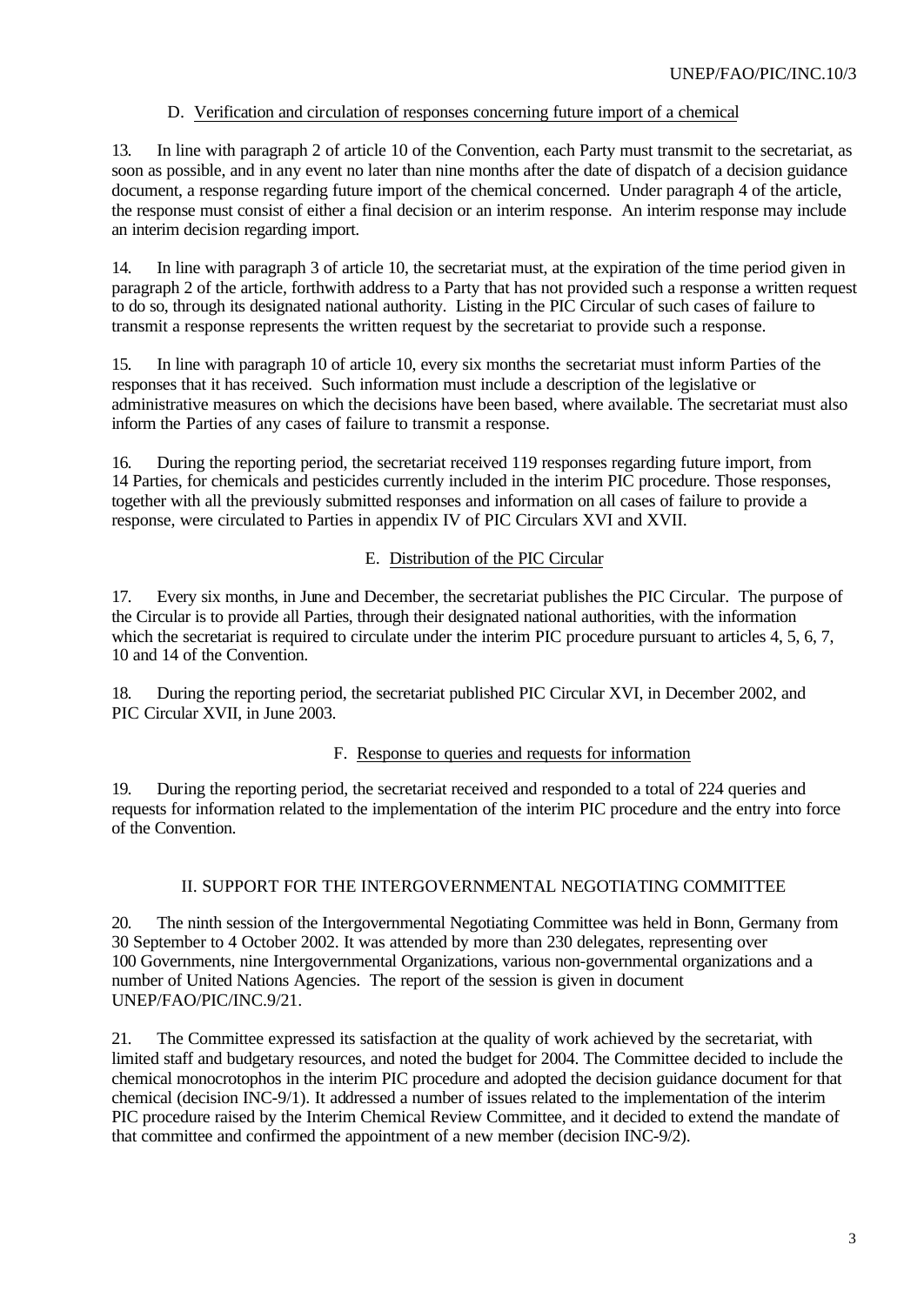#### III. SUPPORT FOR THE INTERIM CHEMICAL REVIEW COMMITTEE

22. The fourth session of the Interim Chemical Review Committee was held at FAO headquarters in Rome from 3 to 7 March 2003. It was attended by 26 of the 29 nominated experts and by observers from Governments, intergovernmental organizations and non-governmental organizations. The report of that session is reproduced in annex to document UNEP/FAO/PIC/INC.10/6.

23. The Interim Chemical Review Committee decided to recommend to the Intergovernmental Negotiating Committee that the following chemicals should be included under the interim PIC procedure and that their draft decision guidance documents should be adopted: the five forms of asbestos – actinolite, anthophyllite, amosite, tremolite and chrysotile - other than the already listed crocidolite; DNOC and its salts; and dustable powder formulations containing benomyl, carbofuran and thiram at or above a certain level. The decision guidance documents (UNEP/FAO/PIC/INC.10/7, 8 and 9) have been forwarded to the Intergovernmental Negotiating Committee for approval.

#### IV. FACILITATION OF IMPLEMENTATION AND RATIFICATION

24. In response to requests for training in the implementation of the interim PIC procedure, a workshop curriculum has been developed that provides practical training on the operational elements of the procedure. The agenda for the workshop also provides opportunities for countries to share their experience in the implementing the interim PIC procedure and in working towards ratification of the Rotterdam Convention. Also, countries are encouraged to identify opportunities for improved cooperation in the implementation of the interim PIC procedure at the national and subregional levels. The modified workshop format provides direct feedback to the secretaria t on the documents and processes developed to facilitate the implementation of the interim PIC procedure.

25. At its ninth session, the Committee requested the secretariat to prepare a document on workshops indicating when and where they had been held, where they were projected, the target audiences and costing involved (UNEP/FAO/PIC/INC.9/21, para. 41). That information is given in tabular form in annex VI to the present report. Members of the Secretariat have participated also in workshops on the Basel, Rotterdam and Stockholm Conventions held in Cairns, Australia for the South Pacific small island States and in Almaty, Kazakhstan for States in Central Asia. Further to the information provided in annex VI, document UNEP/FAO/PIC/INC.10/21 provides an analysis of the outcome of the workshops.

26. In March 2003, the secretariat provided the designated national authorities of every country that had ratified the Convention with a status report on their country's implementation of the interim PIC procedure, including the number of import responses provided and the number of notifications of final regulatory actions to ban or severely restrict chemicals which they had submitted. A similar letter and status report is sent to each new Party.

27. In March 2003, the secretariat invited countries in the Asian, Latin America and the Caribbean, and South-West Pacific interim PIC regions that had not already done so to nominate designated national authorities.

28. In June 2003, the secretariat wrote to the FAO country representatives in selected countries to seek their support in assisting those countries in working towards ratification of the Rotterdam Convention. The countries selected were those which had signed the Convention and were judged to be making reasonable progress in implementing the interim PIC procedure, as measured by the submission of import responses. The information provided included a brief overview of the Convention, guidance on how to ratify, including model documents (based on document UNEP/FAO/PIC/INC.9/INF/6), an overview of the financial obligations associated with ratification and a list of those countries that were already Parties to the Convention.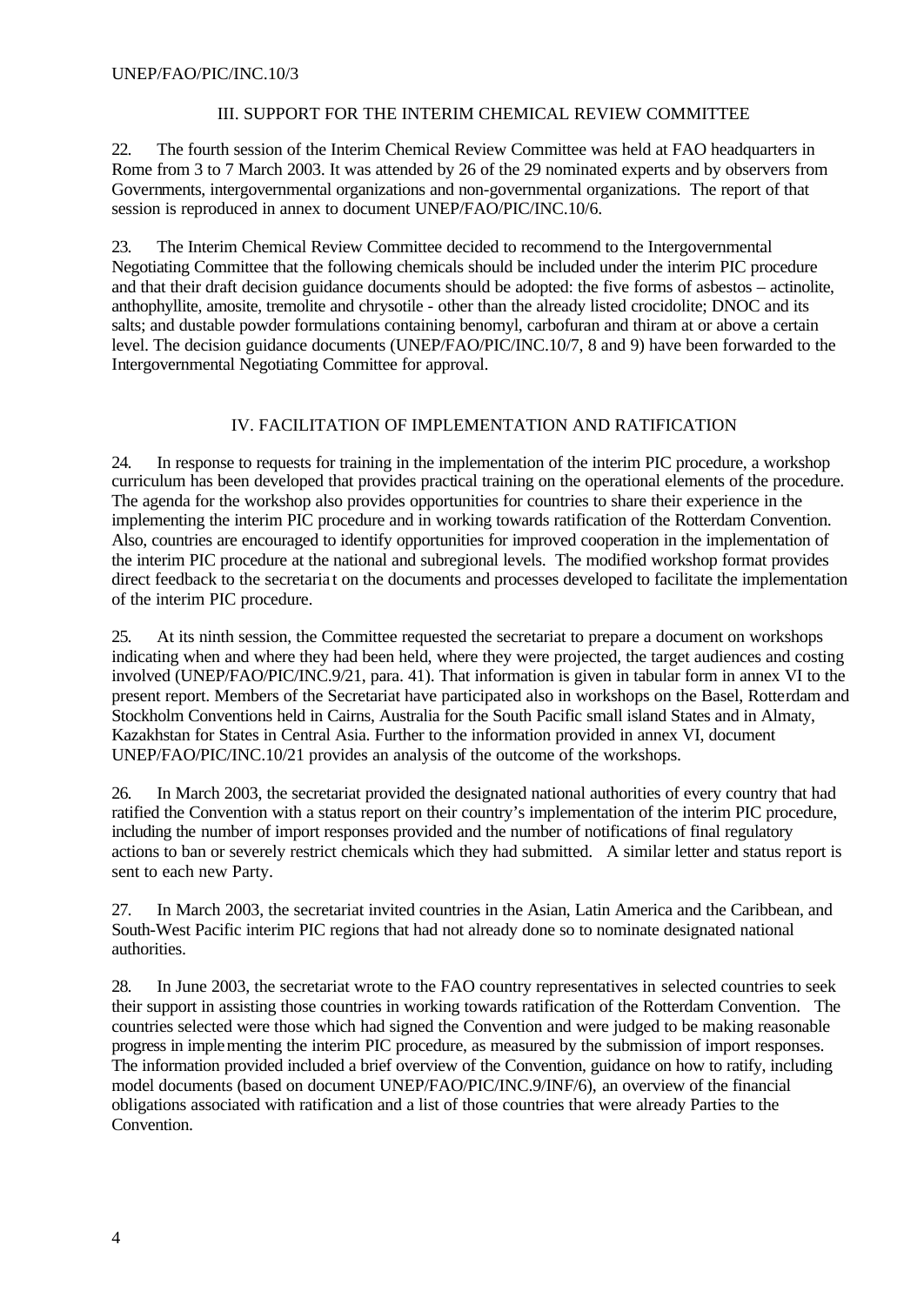29. In response to the discussions at the third and fourth sessions of the Interim Chemical Review Committee, the secretariat has established a clearing house for information on chemicals subject to the interim PIC procedure. The clearing house will contain information submitted by Parties on national evaluations of the chemicals together with information on alternatives to those chemicals. The goal of the clearing house is to facilitate information exchange on chemicals subject to the interim PIC procedure and to assist countries in making import decisions. Information on the clearing house is available to the Committee in document UNEP/FAO/PIC/INC.10/22.

30. Six months after each workshop, the secretariat sends a letter to the participants, and to the designated national authorities, if different, drawing their attention to the status of their import responses and notifications of final regulatory action.

31. The register of designated national authorities is updated whenever the secretariat is notified of any changes of contact details. However, recent experience has shown that the addresses for many of the designated national authorities are outdated or incomplete. This causes delays in contacting designated national authorities and complicates the planning and organization of regional workshops. As a first step, in March 2003 the secretariat requested the permanent representatives to FAO and UNEP of the countries in the Asian and the Spanish-speaking Latin American Regions to review the contact details for their designated national authorities and to bring any errors or omissions to the attention of the secretariat.

32. A new version of the Convention web site has been launched, and is now available in English, French and Spanish.

## V. TRUST FUND, SECRETARIAT STAFFING AND BUDGET

33. At its eighth session, in 2002, the Committee approved a budget of \$2,446,599 for 2003. At its ninth session, in 2003, the Committee noted the draft budget proposed for 2004 and decided to revisit that budget at its tenth session. The Committee also decided to establish an open-ended budget working group early in its tenth session. The budget for 2004, as noted by the Committee, is set forth in annex IV to the present report as the standard staff costs used to prepare the budget in early 2002 have been revised several times, the budget set forth in annex IV has been updated by the secretariat. Also, the budget line "Participants' travel to COP1" may rise depending on the composition of Parties at the first Conference of the Parties and the possible need for funding for observers from developing countries and countries with economies in transition.

34. The budget for 2004 was developed on the basis that the following outputs would be required by the Parties:

- ?? One session of the Intergovernmental Negotiating Committee/Conference of the Parties
- ?? One session of the Interim Chemical Review Committee
- ?? Development and implementation of technical assistance strategy
- ?? Technical guidance documents
- ?? Implementation of a communications strategy
- ?? Outreach to countries; determination of specific country and subregional needs
- ?? Two PIC Circulars
- ?? Communication materials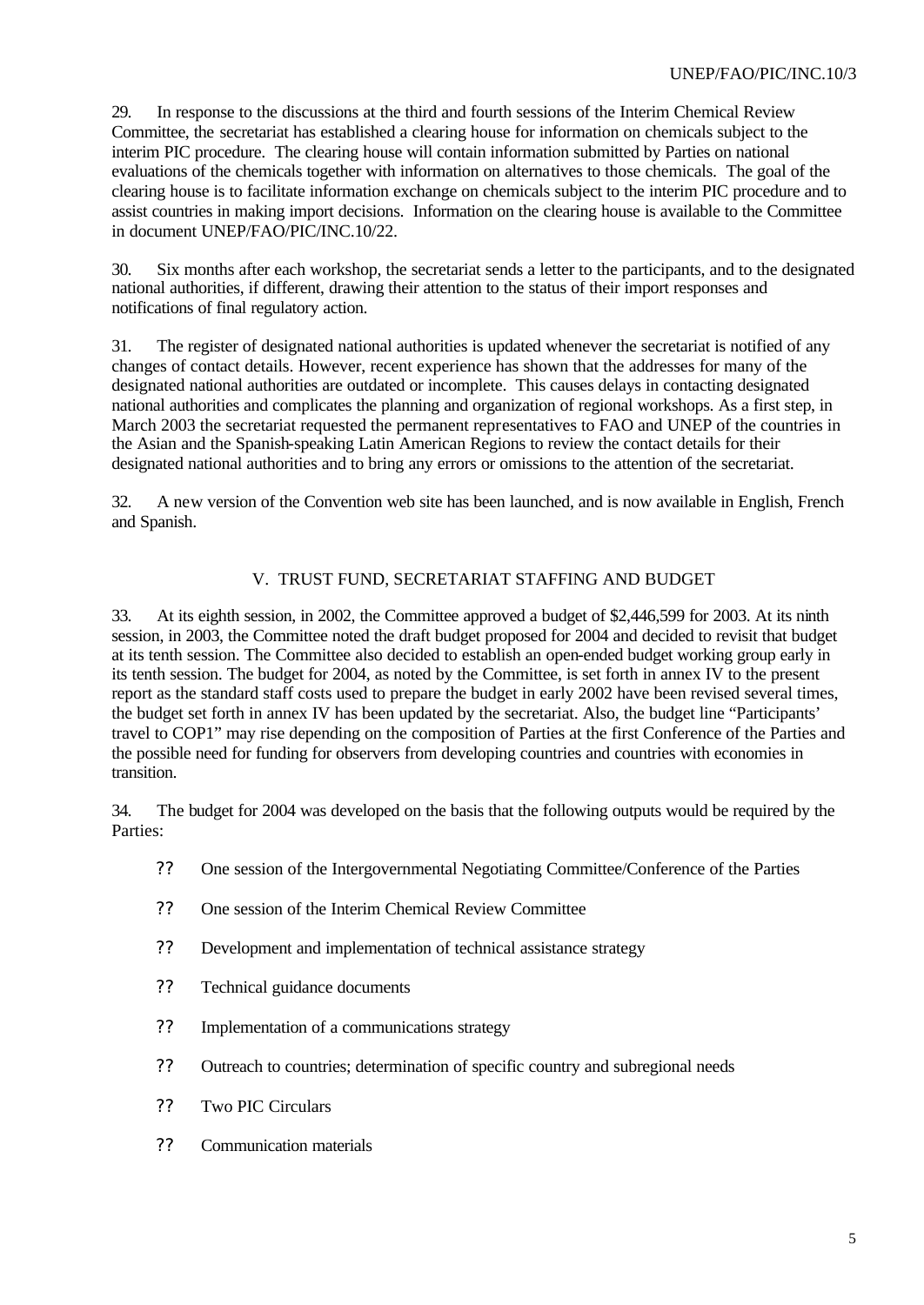#### UNEP/FAO/PIC/INC.10/3

- ?? Fully operational database
- ?? Further development of the clearing house
- ?? Provision of a fully functional secretariat

35. In annex V, the secretariat has attached an indicative budget for 2005, based on the same level of activities and staffing as in 2004. This budget is expected to be adjusted based on the guidance provided by the first meeting of the Conference of the Parties and the financial rules adopted.

36. Pledges and contributions to the Trust Fund established by the Executive Director of UNEP are shown in annex I to the present report. These were \$2,194,003 in 2002 and \$786,024 in 2003 as at 30 June 2003. The table also lists contributions for 2002 and actual contributions for 2003 from the Environment Fund of UNEP and the regular programme of FAO, as well as the balance transferred from 2001 and the interest accrued for 2002-2003.

37. An update on additional pledges and contributions received after 30 June 2003 and an overview of expenditures and the cash-flow situation will be provided at the tenth session of the Intergovernmental Negotiating Committee.

38. At its ninth session, the Committee requested the Executive Director of UNEP to consider using a portion of the 13 per cent administrative fee to provide additional support to the secretariat for administrative and financial matters. This matter is currently under discussion with the Executive Director and the United Nations Office at Nairobi (UNON).

39. FAO and UNEP also provide financial support to the operations of the secretariat. FAO allocated \$316,014 in 2002 and \$132,943 as of 30 June 2003 from its regular programme resources. UNEP allocated \$226,520 in 2002 and \$97,874 as of 30 June 2003 from its Environment Fund.

40. The secretariat was able to carry forward \$751,967 from 2001 to 2002 and \$1,201,531 from 2002 to 2003. In order to maintain uninterrupted secretariat support to hold meetings on schedule, the secretariat must maintain a balance in trust fund accounts of approximately \$650,000 at the end of each year (depending on the dollar exchange rate). Those funds are necessary to fund meetings of the Interim Chemical Review Committee and to guarantee funding for staff on trust-funded posts for that year the exact carry-forward required depends on staffing levels projected for that year. A reason for the relatively high carry-over from 2002 to 2003 is the delay in filling vacant posts that were included in the budget and the relative high proportion of the staff costs carried by UNEP and FAO.

41. Expenditures from the Trust Fund for 2002 amount to \$1,859,240. Those expenditures are summarized in annex II, which also lists the contributions from UNEP and FAO. The over-expenditures on the budget elements "Facilitation of implementation and ratification" and "Office automation and databases" correspond roughly to the under-expenditures on the same elements in 2001 attributable to lack of resources. The under-expenditure on "Core secretariat costs" was mainly attributable to delays in recruiting in combination with contributions by UNEP and FAO to meet such costs.

42. The actual and budgeted staffing situation of the secretariat for 2002-2005 is shown in annex III together with the standard staff costs used for the 2004 and 2005 budgets.

43. The Committee may wish to:

(a) Approve the staffing level and budget for 2004-2005;

(b) Urge Governments and others to provide the necessary funding to implement the budget for 2003, and for 2004-2005, in full;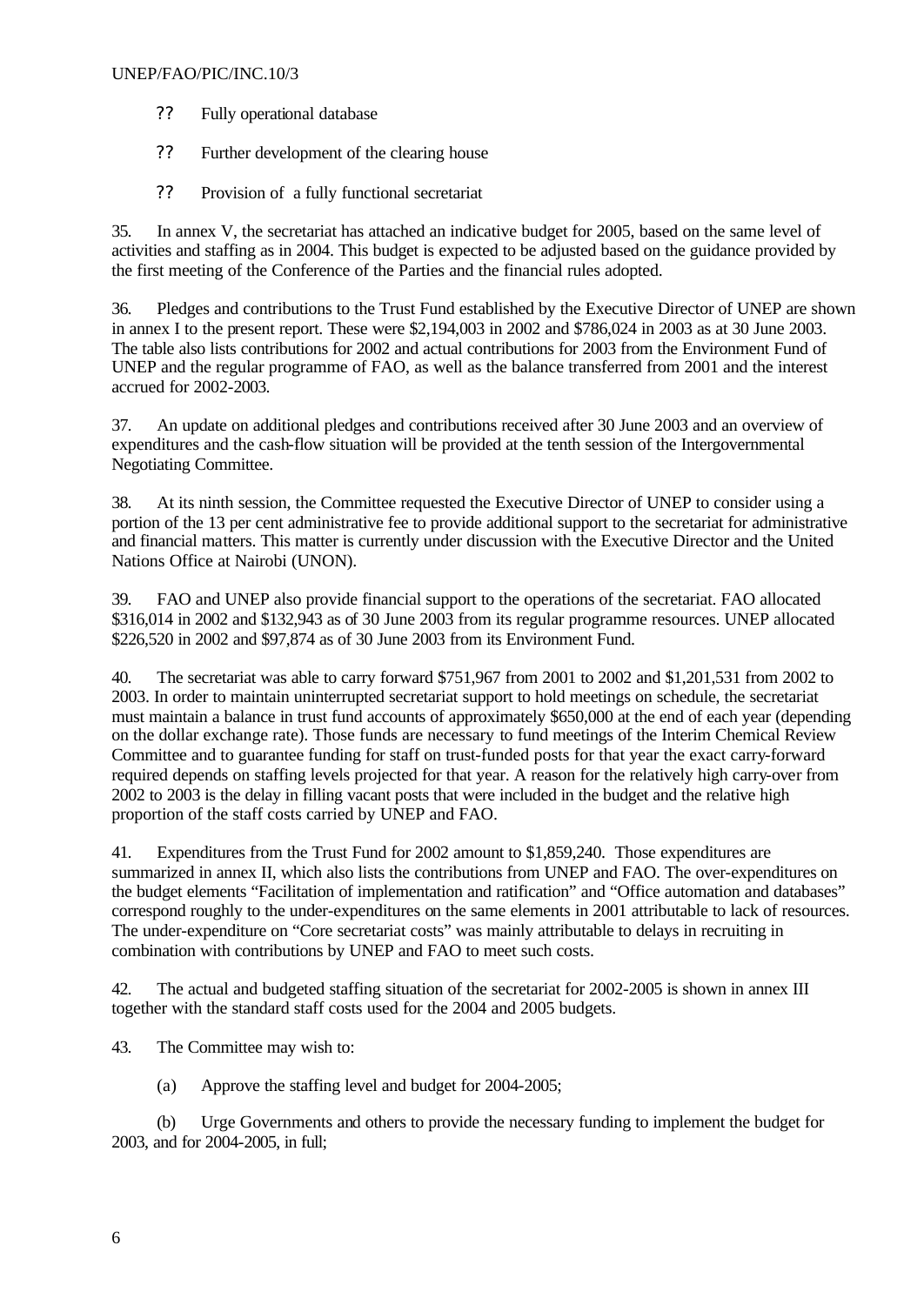(c) Note that, although the first session of the Conference of the Parties is tentatively planned and budgeted for 2004, its scheduling is determined by the pace of ratification, and agree that the secretariat should have the flexibility to schedule the meeting as necessary.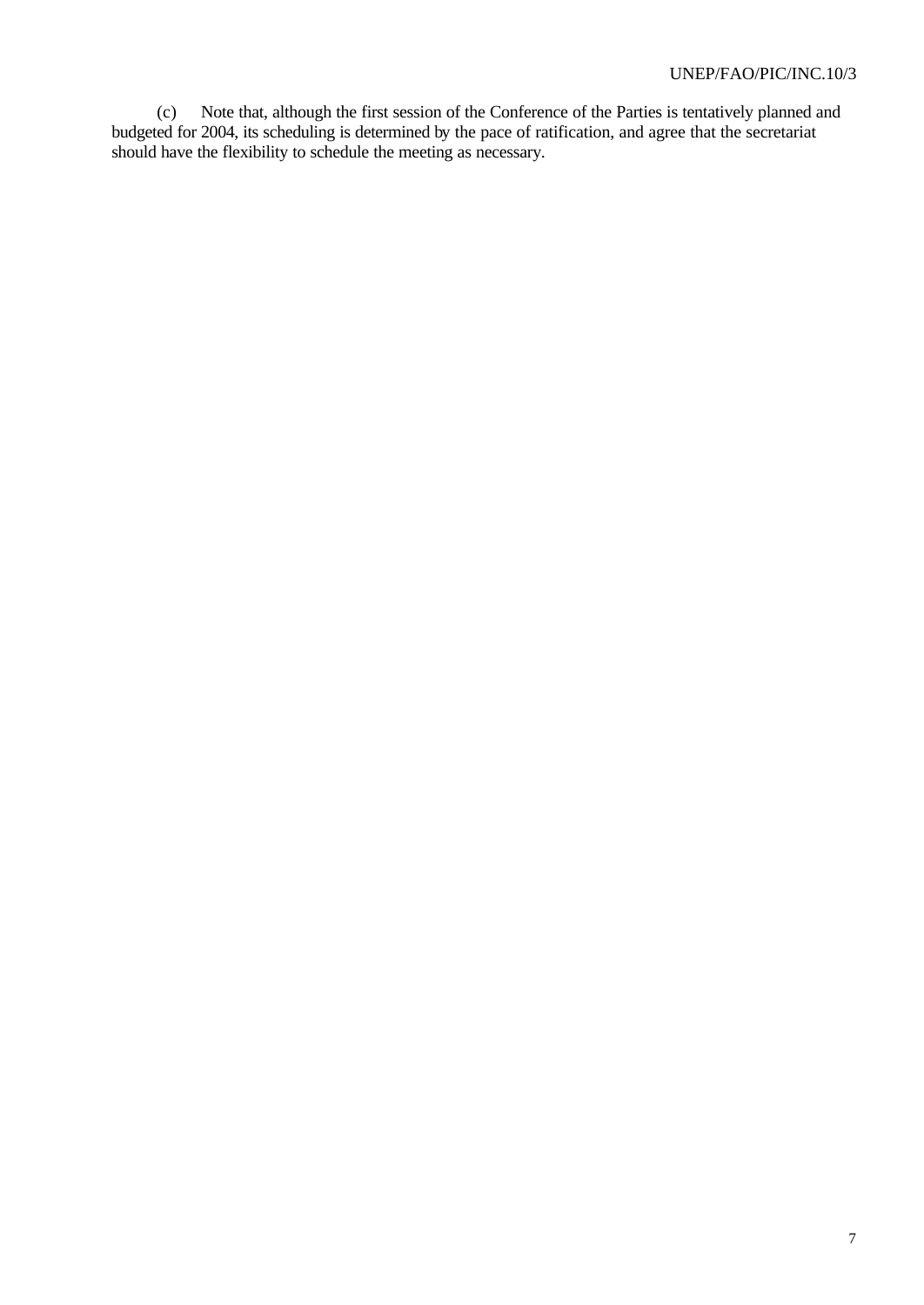## Annex I

## Financial pledges and contributions for the calendar year 2002 and for 2003 (as at 30 June) (in dollars)

|                                           | <b>Year 2002</b> | <b>Year 2003</b> |
|-------------------------------------------|------------------|------------------|
| <b>Contributions to the Trust Fund:</b>   |                  |                  |
| Austria                                   | 14,610           |                  |
| Belgium                                   | 116,580          | 100,000          |
| Canada                                    | 34,635           | 16,816           |
| <b>European Community</b>                 | 97,138           |                  |
| Finland                                   | 9,804            | 8,724            |
| France                                    | 51,125           |                  |
| Germany                                   | 537,932          | 16,587           |
| Japan                                     | 100,000          |                  |
| Madagascar                                | 958              |                  |
| Netherlands                               | 223,646          |                  |
| Norway                                    | 32,141           | 35,090           |
| Sweden                                    | 38,474           | 31,506           |
| Switzerland                               | 310,000          | 77,301           |
| <b>United Kingdom</b>                     | 126,960          |                  |
| <b>United States of America</b>           | 500,000          | 500,000          |
| Total contributions to the Trust Fund     | 2,194,003        | 786,024          |
|                                           |                  |                  |
| <b>Other Contributions and transfers:</b> |                  |                  |
| <b>Environment Fund of UNEP</b>           | 226,520          | 97,874           |
| Regular programme of FAO                  | 316,014          | 132,943          |
| Balance transferred from prior years      | 751,967          | 1,201,531        |
| Total other contributions and transfers   | 1,294,501        | 1,432,348        |
| <b>TOTAL</b>                              | 3,488,504        | 2,218,372        |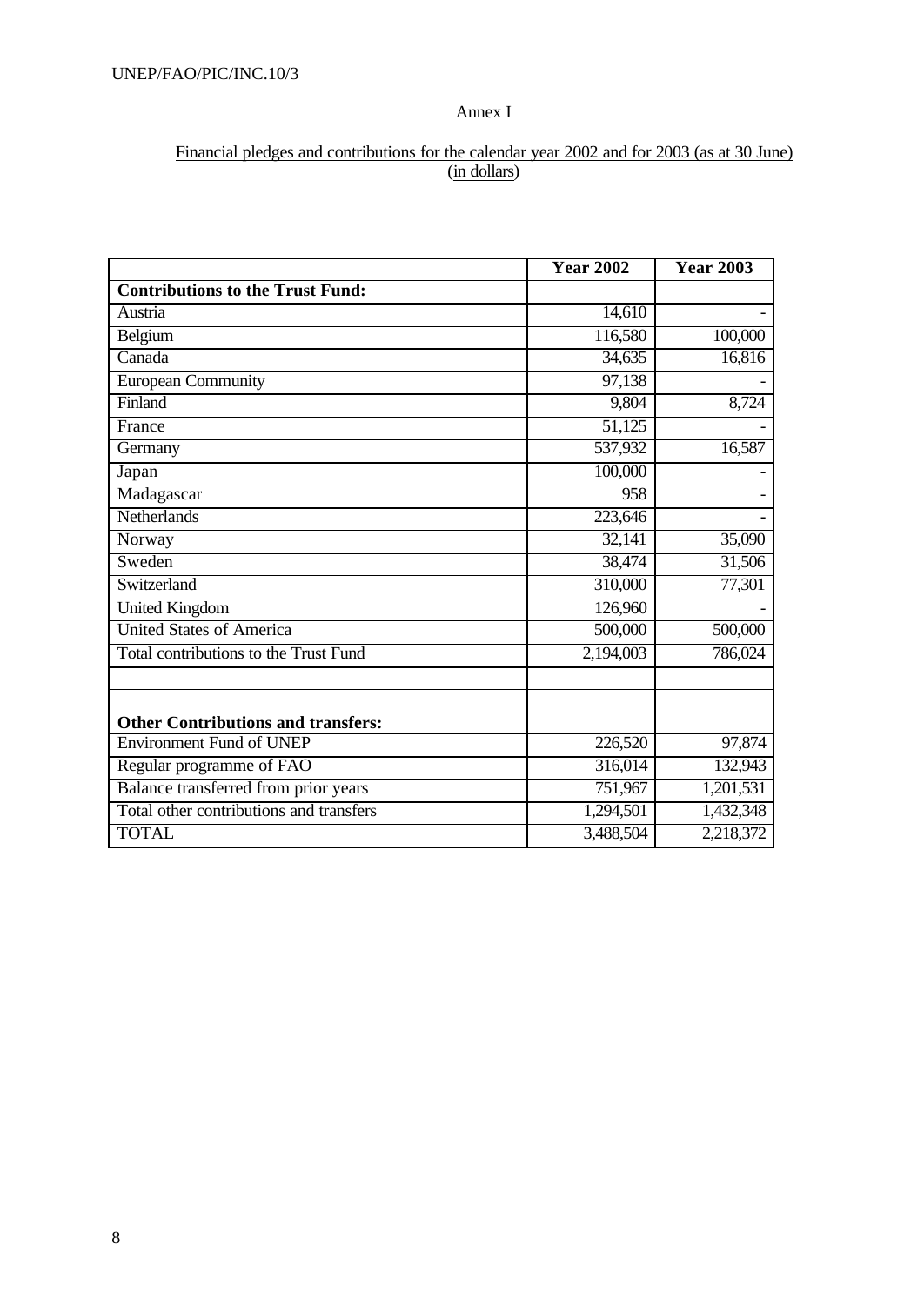## Annex II

## Expenditures for 2002 (in dollars)

|                                            |                          | Expenditures     |                   |                  |                   | Budget as approved<br>by the Committee at<br>its seventh session |
|--------------------------------------------|--------------------------|------------------|-------------------|------------------|-------------------|------------------------------------------------------------------|
|                                            |                          | PP Trust<br>Fund | <b>UNEP</b>       | <b>FAO</b>       | Total             |                                                                  |
| Ensure effective functioning of the INC    |                          |                  |                   |                  |                   |                                                                  |
| INC9 in Bonn                               |                          |                  |                   |                  |                   |                                                                  |
| Conference services                        |                          | 425,182          | 0                 | 0                | 425,182           |                                                                  |
| Participants' travel                       |                          | 324,860          | $\theta$          | $\boldsymbol{0}$ | 324,860           |                                                                  |
| Subtotal                                   |                          | 750,042          | $\boldsymbol{0}$  | $\boldsymbol{0}$ | 750,042           | 625,000                                                          |
|                                            |                          |                  |                   |                  |                   |                                                                  |
| ICRC3 in Geneva                            |                          |                  |                   |                  |                   |                                                                  |
| <b>Conference Services</b>                 |                          | 102,760          | $\boldsymbol{0}$  | $\boldsymbol{0}$ | 102,760           |                                                                  |
| Participants' travels                      |                          | 62,373           | $\boldsymbol{0}$  | $\boldsymbol{0}$ | 62,373            |                                                                  |
| Subtotal                                   |                          | 165,133          | $\mathbf{0}$      | $\boldsymbol{0}$ | 165,133           | 145,000                                                          |
|                                            |                          |                  |                   |                  |                   |                                                                  |
| Facilitation of implementation and         |                          |                  |                   |                  |                   |                                                                  |
| ratification                               |                          |                  |                   |                  |                   |                                                                  |
| Workshops                                  |                          | 261,593          | $\boldsymbol{0}$  | $\boldsymbol{0}$ | 261,593           |                                                                  |
| Printed material                           |                          | 17,415           | $\boldsymbol{0}$  | $\overline{0}$   | 17,415            |                                                                  |
| Web site                                   |                          | $\theta$         | $\boldsymbol{0}$  | $\boldsymbol{0}$ | $\theta$          |                                                                  |
| Subtotal                                   |                          | 279,008          | $\boldsymbol{0}$  | $\theta$         | 279,008           | 55,000                                                           |
|                                            |                          |                  |                   |                  |                   |                                                                  |
| Office automation and databases            |                          |                  |                   |                  |                   |                                                                  |
| Software                                   |                          | 5,729            | $\boldsymbol{0}$  | $\boldsymbol{0}$ | 5,729             |                                                                  |
| Hardware                                   |                          | 17,551           | $\boldsymbol{0}$  | $\overline{0}$   | 17,551            |                                                                  |
|                                            | Consultants/subcontracts | 102,490          | $\boldsymbol{0}$  | $\boldsymbol{0}$ | 102,490           |                                                                  |
| Subtotal                                   |                          | 125,770          | $\boldsymbol{0}$  | $\mathbf{0}$     | 125,770           | 26,500                                                           |
| Core secretariat costs                     |                          |                  |                   |                  |                   |                                                                  |
|                                            |                          | 136,578          | 93,458            | 240,728          | 470,764           |                                                                  |
| Project personnel<br>Consultants           |                          | 56,000           | 0                 | 6,882            | 62,882            |                                                                  |
|                                            |                          |                  |                   |                  |                   |                                                                  |
| Official travel                            | Administrative support   | 68,648<br>53,601 | 107,637<br>11,489 | 6,349<br>20,711  | 182,634<br>85,801 |                                                                  |
|                                            | Equipment and premises   | $\theta$         | 9,936             | 3,372            | 13,308            |                                                                  |
| Miscellaneous                              |                          | 10,565           |                   | 37,972           |                   |                                                                  |
| Subtotal                                   |                          | 325,392          | 4,000<br>226,520  | 316,014          | 52,537<br>867,926 | 1,191,275                                                        |
|                                            |                          |                  |                   |                  |                   |                                                                  |
| Total                                      |                          | 1,645,345        | 226,520           | 316,014          | 2,187,879         | 2,042,775                                                        |
| Administrative overheads (13 per cent)     |                          | 213,895          | n/a               | n/a              | 213,895           | 265,561                                                          |
| Total expenditures 2002                    |                          | 1,859,240        | 226,520           | 316,014          | 2,401,774         | 2,308,336                                                        |
|                                            |                          |                  |                   |                  |                   |                                                                  |
| <b>Total Trust Fund contributions 2002</b> |                          | 2,194,003        |                   |                  |                   |                                                                  |
| Balance transferred from 2001              |                          | 751,967          |                   |                  |                   |                                                                  |
| Interest accrued in 2002-03                |                          | 114,801          |                   |                  |                   |                                                                  |
| Total income 2002                          |                          | 3,060,771        |                   |                  |                   |                                                                  |
| Balance transferred to 2003                |                          | 1,201,531        |                   |                  |                   |                                                                  |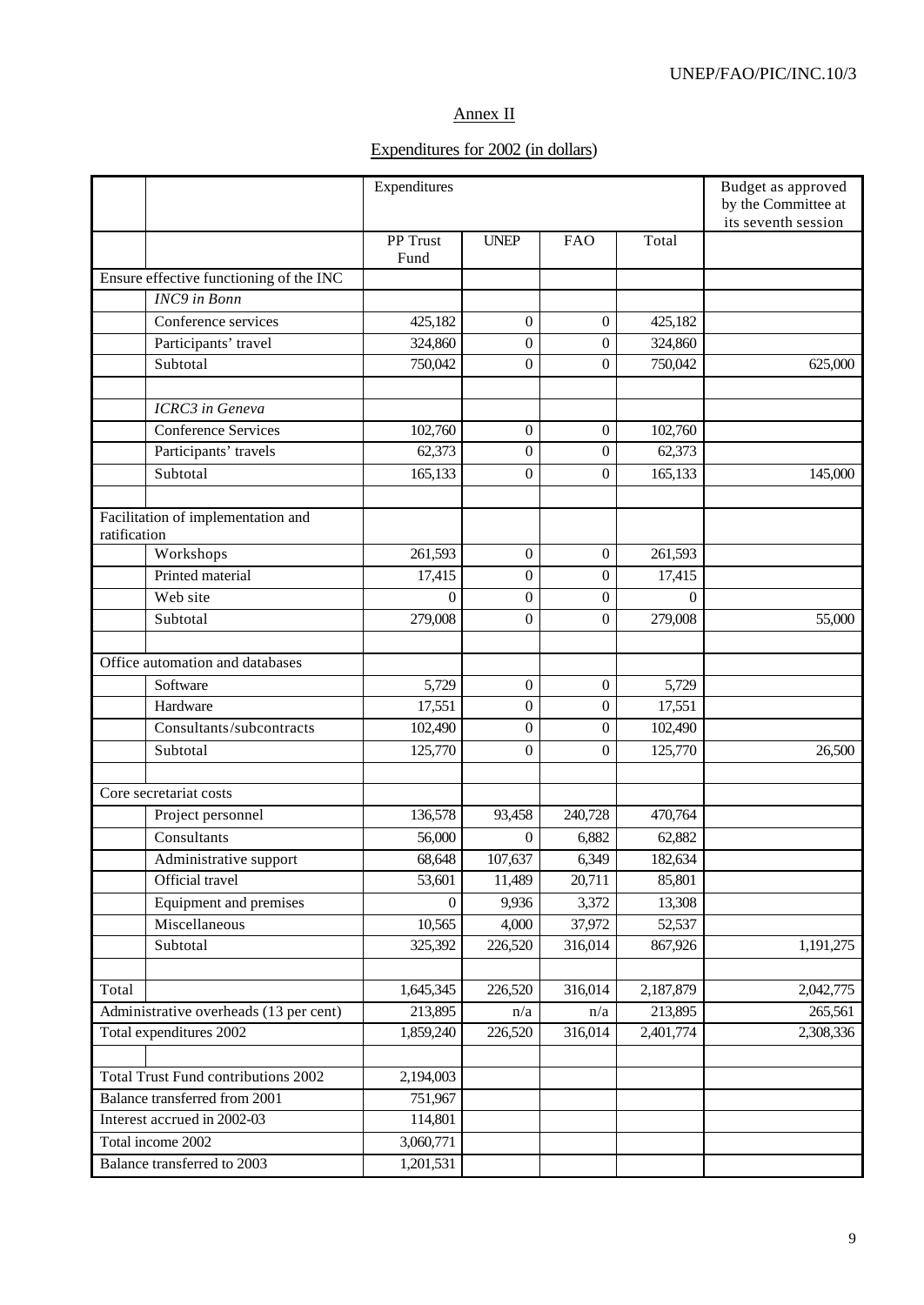## Annex III

#### Interim secretariat staffing situation as of 30 June 2003

|                 | 2002   | 2003          |        | 2004             | 2005             |
|-----------------|--------|---------------|--------|------------------|------------------|
|                 | Actual | <b>Budget</b> | Actual | <b>Budget</b>    | <b>Budget</b>    |
| D1              | 0.5    | 0.5           | 0.5    | $\overline{0.5}$ | $\overline{0.5}$ |
| $\overline{P5}$ | 2.0    | 2.0           | 2.0    | 2.0              | 2.0              |
| P <sub>4</sub>  | 0.0    | 2.0           | 0.6    | 2.0              | 2.0              |
| P <sub>3</sub>  | 1.0    | 3.0           | 2.6    | 4.0              | 4.0              |
| $\overline{P2}$ | 1.0    | 2.0           | 1.0    | 2.0              | 2.0              |
| GS              | 2.8    | 4.8           | 3.3    | 5.3              | 5.3              |
| <b>TOTAL</b>    | 7.3    | 14.3          | 10.0   | 15.8             | 15.8             |

#### Table 1: Programme staff

#### Table 2: Standard staff costs (in dollars)

|                                    | 2003*   | 2004**  | 2005*** |
|------------------------------------|---------|---------|---------|
| A. Professional category           |         |         |         |
| D <sub>1</sub>                     | 151,500 | 181,300 | 184,926 |
| P <sub>5</sub>                     | 142,500 | 161,200 | 164,424 |
| P <sub>4</sub>                     | 124,600 | 139,300 | 142,086 |
| P <sub>3</sub>                     | 104,700 | 112,600 | 114,852 |
| P2/1                               | 82,300  | 89,900  | 91,698  |
|                                    |         |         |         |
| <b>B.</b> General Service category | 72,700  | 74,300  | 75,786  |

\* 2003 United Nations standard salary costs version 06

\*\* 2003 United Nations standard salary costs version 13

\*\*\* Increase of 2 per cent over 2004 standard salary costs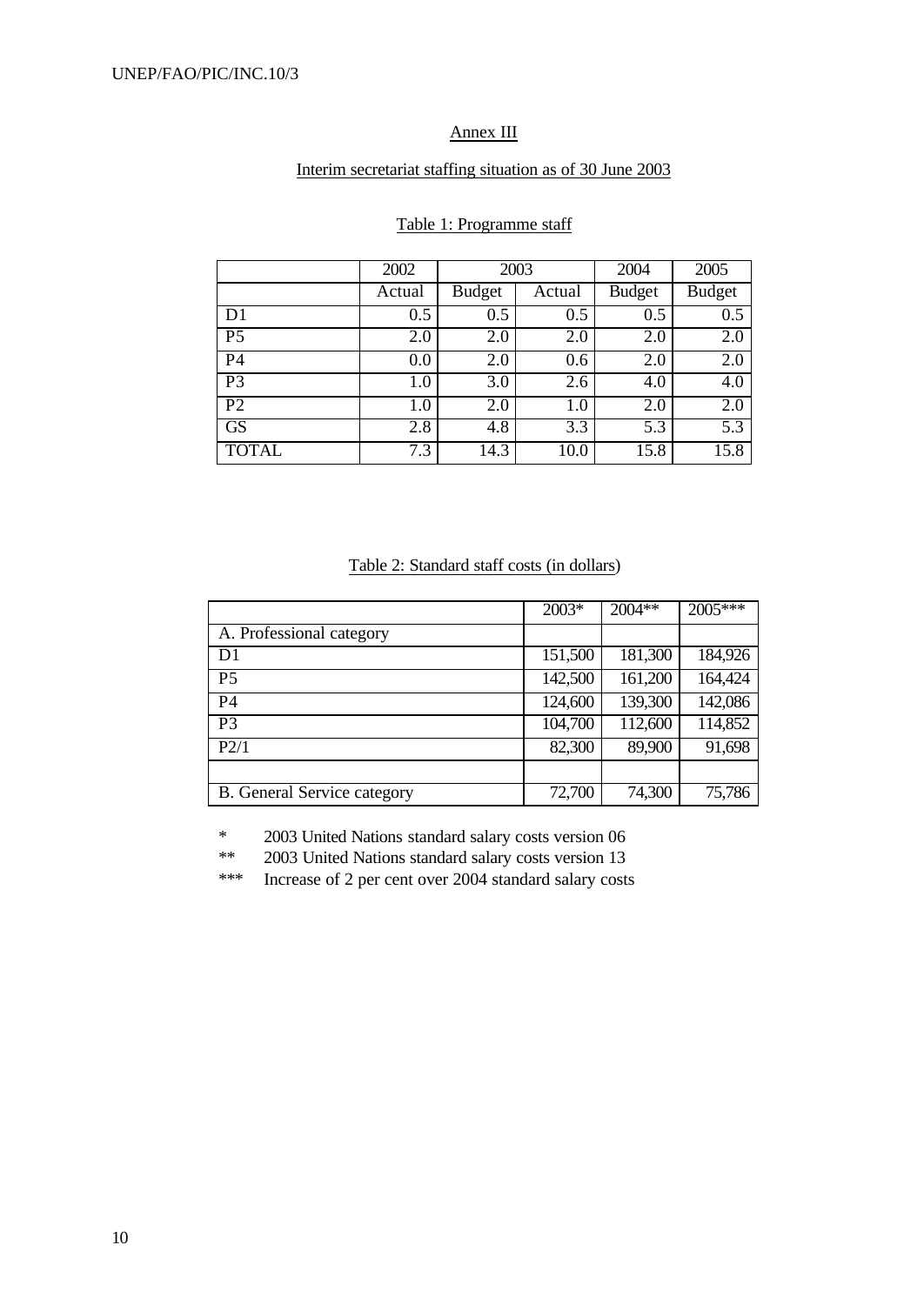## Annex IV

#### Budget for 2004 as noted by the Committee and updated to reflect adjustments in standard staff costs (in dollars)

|              | Ensure effective functioning of the INC/COP     |           |
|--------------|-------------------------------------------------|-----------|
|              | <b>INC11/COP1</b>                               |           |
|              | Conference services                             | 375,000   |
|              | Participants' travel                            | 175,000   |
|              | Subtotal                                        | 550,000   |
|              |                                                 |           |
|              | <b>ICRC5</b> in Geneva                          |           |
|              | Conference services                             | 85,000    |
|              | Participants' travel                            | 75,000    |
|              | Subtotal                                        | 160,000   |
|              | Facilitation of implementation and ratification |           |
|              | Workshops                                       | 475,000   |
|              | Printed material                                | 43,000    |
|              | Web site                                        | 10,000    |
|              | Subtotal                                        | 528,000   |
|              |                                                 |           |
|              | Office automation and databases                 |           |
|              | Software/hardware                               | 40,000    |
|              | Consultants/subcontracts                        | 0         |
|              | Subtotal                                        | 40,000    |
|              |                                                 |           |
|              | Core secretariat costs                          |           |
|              | Project personnel                               | 1,321,850 |
|              | Consultants                                     | 45,000    |
|              | Administrative support                          | 390,075   |
|              | Official travel                                 | 100,000   |
|              | Equipment and premises                          | 5,000     |
|              | Miscellaneous                                   | 15,000    |
|              | Subtotal                                        | 1,876,925 |
|              |                                                 |           |
| Total        |                                                 | 3,154,925 |
|              | Administrative overheads (13 per cent)          | 410,140   |
| <b>TOTAL</b> |                                                 | 3,565,065 |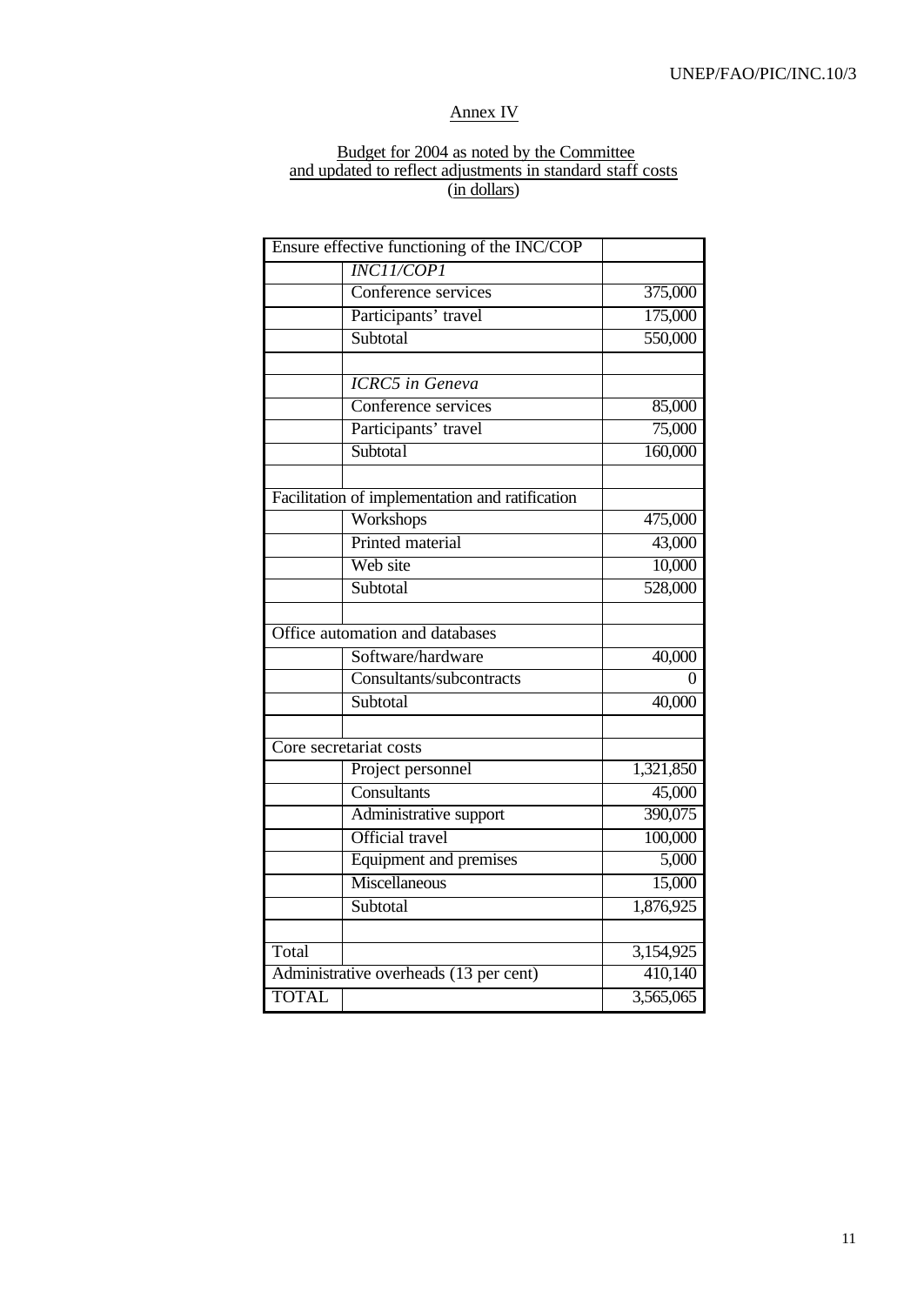## Annex V

#### Indicative budget for 2005 (in dollars)

|              | Ensure effective functioning of COP             |           |
|--------------|-------------------------------------------------|-----------|
|              | COP2                                            |           |
|              | Conference services                             | 375,000   |
|              | Participants' travel                            | 375,000   |
|              | Subtotal                                        | 750,000   |
|              |                                                 |           |
|              | <b>CRC1</b>                                     |           |
|              | Conference services                             | 85,000    |
|              | Participants' travel                            | 125,000   |
|              | Subtotal                                        | 210,000   |
|              | Facilitation of implementation and ratification |           |
|              | Workshops                                       | 475,000   |
|              | Printed material                                | 43,000    |
|              | Web site                                        |           |
|              |                                                 | 10,000    |
|              | Subtotal                                        | 528,000   |
|              |                                                 |           |
|              | Office automation and databases                 |           |
|              | Software/hardware                               | 40,000    |
|              | Consultants/subcontracts                        | 0         |
|              | Subtotal                                        | 40,000    |
|              |                                                 |           |
|              | Core secretariat costs                          |           |
|              | Project personnel                               | 1,348,287 |
|              | Consultants                                     | 45,000    |
|              | Administrative support                          | 397,877   |
|              | Official travel                                 | 100,000   |
|              | Equipment and premises                          | 5,000     |
|              | Miscellaneous                                   | 15,000    |
|              | Subtotal                                        | 1,911,164 |
|              |                                                 |           |
| Total        |                                                 | 3,439,164 |
|              | Administrative overheads (13 per cent)          | 447,091   |
| <b>TOTAL</b> |                                                 | 3,886,255 |